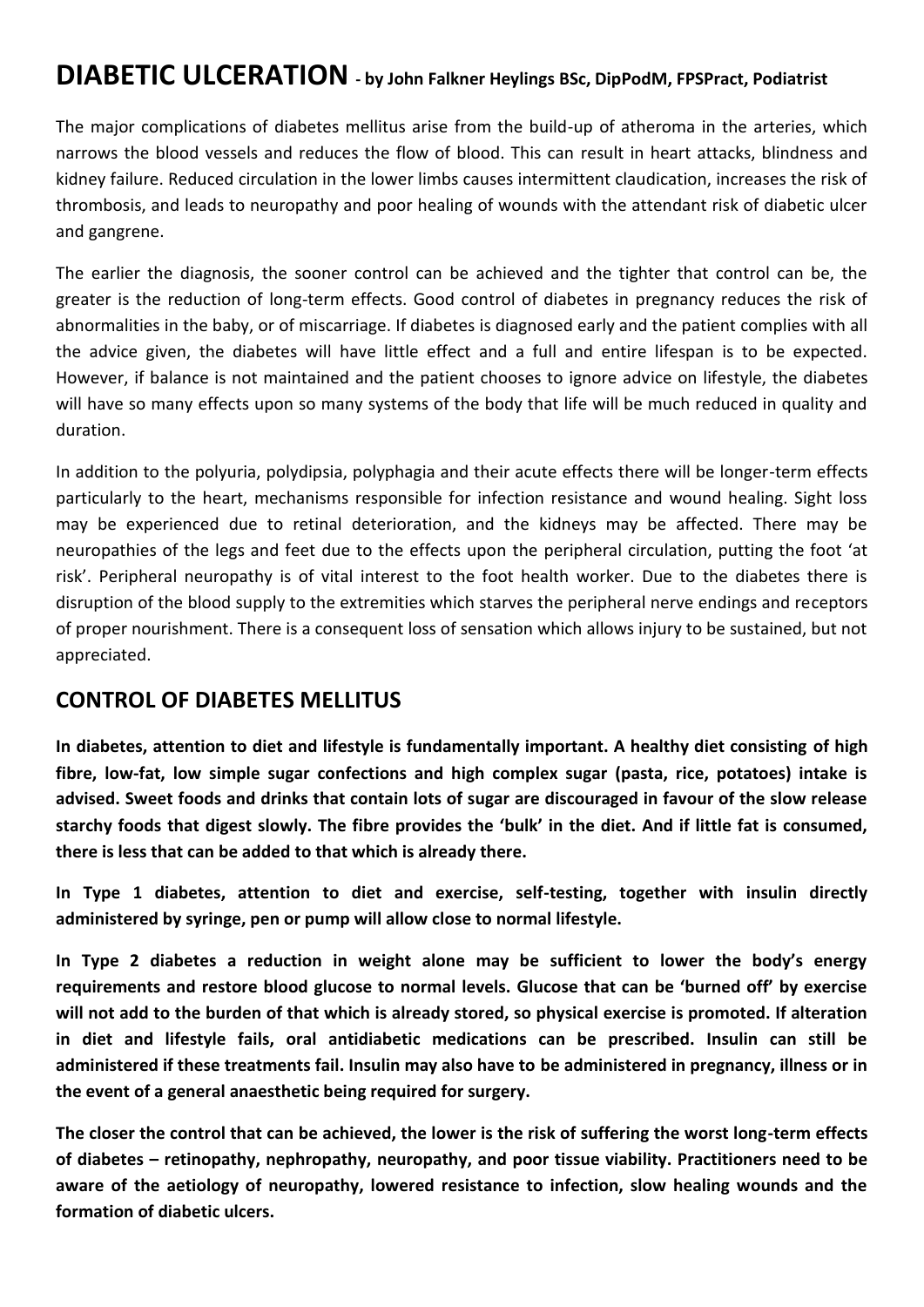## **ULCERATION**

**'Approximately 50 to 60% of all diabetic foot ulcers can be classified as neuropathic. Signs or symptoms of vascular compromise are observed in 40 to 50% of all patients with the vast majority having neuroischemic ulcers, and only a minority of patients have purely ischemic ulcers'**

*Apelqvist, et al 2007, cited by Mendez and Neves (2012)*

Ulceration does not occur spontaneously, but rather follows upon some form of trauma such as scalding or burning, puncture or wounding. Dermatophyte infection or vascular eczema may lead to cellulitis, as might a persistently weeping wound that leaks tissue fluid such as those that occur in lymphedema. Abrasion or constant pressure from footwear, or trauma caused by foot over-use such as standing for long periods or distance walking with resultant blistering may all initiate ulceration. Biomechanical stress or foot deformities deliver excessive local pressure and induce ulceration. Applications of caustic chemicals such as salicylic acid, or reaction to allergens as in dermatitis also compromise skin integrity.

*'The major cause of impairment to the feet of diabetics is persistent hyperglycemia, potentially leading to peripheral neuropathy as well as to pathological changes in plantar soft tissue, which stiffen its structure and diminish its ability to effectively distribute foot-ground contact loads'*

*Gefen, (2003)*

A study by Bus, SA *et al* (2004) demonstrated that lesser toe retraction causes fat pad displacement and raised peak plantar pressure beneath the now-unprotected metatarsal heads, leading to plantar ulcerations.

Foot deformities such as Hallux abductovalgus, plantar-plate ruptures, toe retractions, and Charcot foot also present high pressure areas where the foot makes contact with the ground or footwear.

The anatomy of the foot must be considered in determining the risk of ulceration. A person with flatfoot is more likely to have disproportionate stress across the foot and may have an increased risk for tissue inflammation in high-stress regions. Biomechanically, those feet with unusual metatarsal head parabolas, notably those with long second metatarsals or short first metatarsals will present areas upon which extraordinary and excessive pressure can occur.

Diminished sensory responses lead to ulceration. Non-appreciation of pressure that might cause damage, either by its intensity or duration, and failure to move away from or relieve such pressure will result in areas from which blood is excluded for periods which may be protracted.

Autonomic nerve damage leads to non-functionality of skin glands. In the absence of the output of eccrine sweat and sebaceous glands the skin is dry, loses flexibility and the skin can no longer perform its barrier functions.

Macrovascular Disease occurs more commonly in diabetics. Atheromatous plaque is laid down more often, particularly in the arteries of the lower limbs, cerebral and coronary vessels due to hyperlipidemia for which anticholesterolemic drugs are prescribed. The amount of fat carried in the bloodstream is greater in diabetics because of the breakdown of fat in the poorly controlled state.

## **85% of amputations are preceded by a foot ulcer**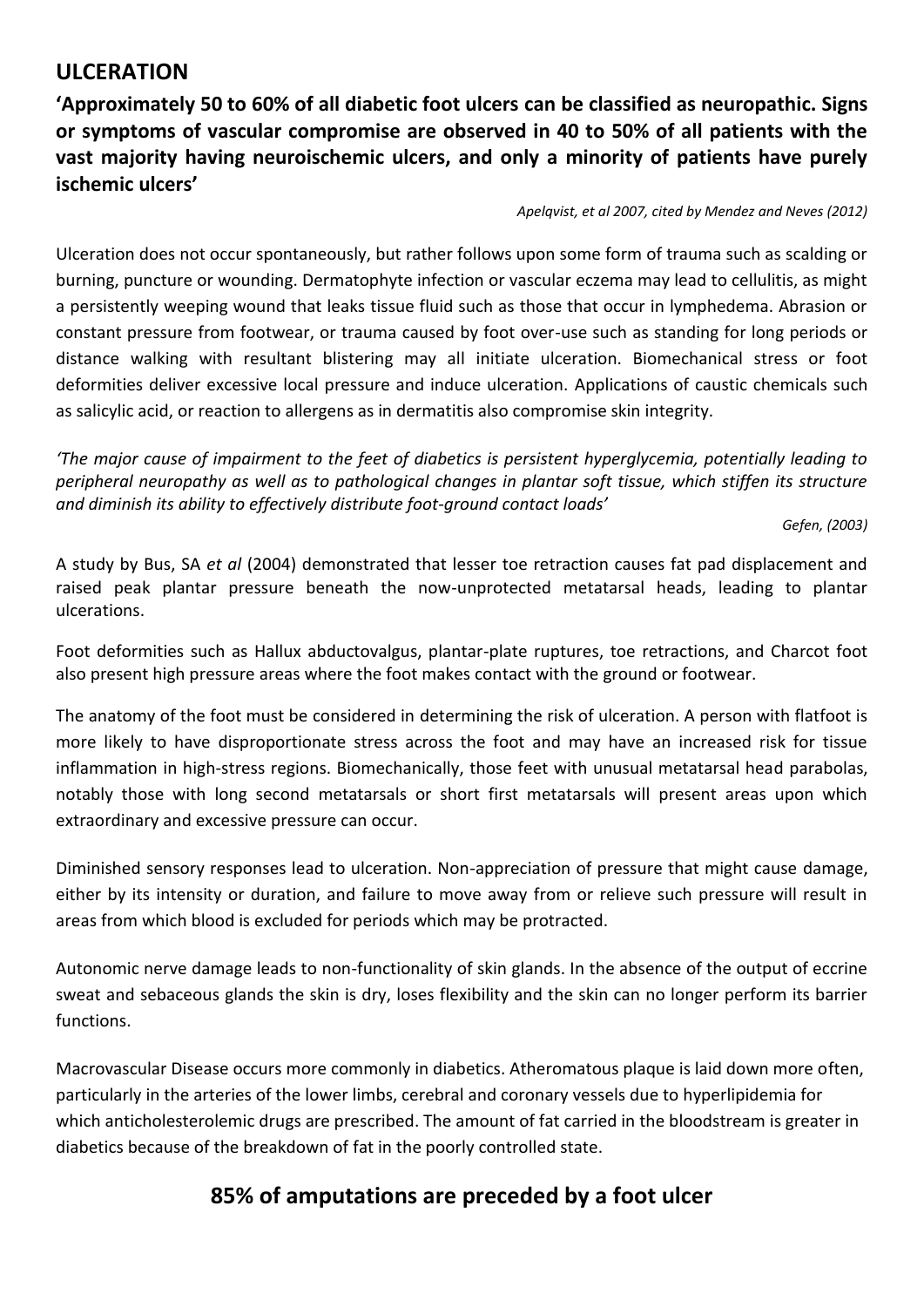### **AMPUTATION**

# *Every week over 135 leg, foot or toe amputations are carried out on people with diabetes, but around 80 per cent of these could be prevented*

A typical course of events is that a first episode of ulceration arises and might be dealt with by diagnostic examination, regular dressing and off-loading. If there is perceived to be need, bypass grafting or the fitting of stents may be sufficient to resolve the problem and there may be no recurrence. If this is not done, the cause of the initial ulceration remains.

But a second or subsequent ulceration at the same site will cause the question to be asked 'will this continue to occur if the underlying cause is not, or cannot be addressed?' A vascular surgeon may conclude that there is no point in trying to keep alive a body segment that cannot be re-vascularised and does not have the necessary infrastructure to keep it alive – and that amputation is the best course of action. This decision will also be informed by the health status and quality of life of the individual, and the financial cost and burden of future management.

Diabetic foot complications are more common amongst the elderly, and amputation rates increase with age. For people over 75 years old, the risk does increase considerably.

- Minor amputation regards removal of *toes* or *feet*.
- Major amputation refers to the *above* or *below* the knee amputation.

*'New figures have revealed that the number of diabetes-related amputations each week in England has now reached an all-time record high of 135, according to new analysis by Diabetes UK.*

*The figures, calculated using new Public Health England data, show that the annual number of diabetesrelated amputations in England is now more than 7,000, compared to the previous figure of 6,677. This equates to seven more amputations each week. Yet, with good diabetes and footcare, up to 80 per cent of these amputations can be avoided.*

#### *Diabetes-related amputations figure rising*

*The figures show that despite a big focus on preventing these amputations, the amputation rate for major and minor amputations combined in people with diabetes has stayed the same. And because of the sharp increase in the number of people with diabetes in the past 20 years, the number of diabetes-related amputations is rising.'*

*Diabetes UK website Wednesday 15 July 2015*

# *up to 80 per cent of people die within five years of having an amputation -nearly 50% die within two years*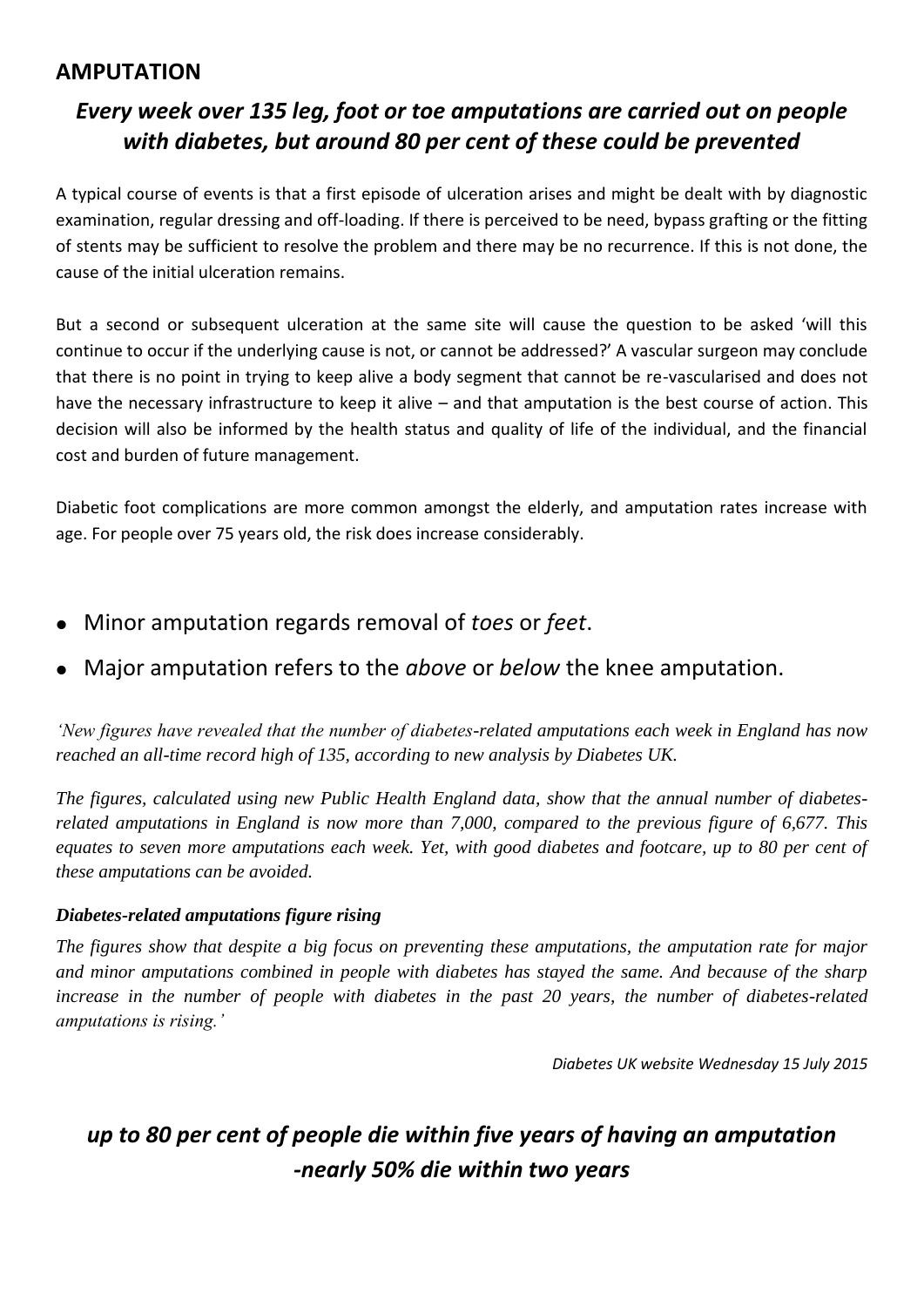## **TISSUE PROTECTION STRATEGIES (Offloading and patient lifestyle modification)**

Local areas, usually over bony prominences, will need to be defended against pressure that may fall upon them, either from stance, gait or footwear. Part of our skill is in recognising the origin of the threat or the potential of a threat arising, and being able to change the relationship of the foot or its parts to mitigate against the threat. Alternatively, the patient must be helped to modify the activity that poses the threat to the tissues.

Our dressing skills should be of the highest order. Dressings need to be well-designed and made from deliberately chosen appropriate materials, thoughtfully applied. Hypoallergenic tapes and materials carefully applied and monitored with full interest at appropriate intervals are important. Dressings and tapes and hydrogel appliances should never be allowed to cause secondary irritation of the skin of the toeclefts, and should not be worn for longer than necessary.

All practitioners need to be conversant with appropriate offloading techniques. Offloading is essential in defence of the skin of the foot against trauma and excessive pressures that may arise. Orthoses should be employed where it is appropriate to re-distribute gait forces. There must be recognition that digital and metatarsal misalignments often have their origins in the hyperpronating, uncontrolled foot.

The neuropathic patient is likely to be completely unaware of pressure that would cause discomfort in a person with normal sensation. They may also be untroubled by itching, blistering, abrasions, small wounds or ingrowing toenails. Further, they could sustain damage from the toenails of adjacent toes. This is where patient education becomes important and the diabetic patient needs to be taught the necessity of daily hygiene and foot inspection, both visual and manual. Patients also need education and support in the choice of footwear and hosiery. We must be generous in our advice and recommendations.

#### *'Skin disorders are present in 79.2% of patients with DM, and cutaneous disease may appear as the first sign of DM or develop at any time in the course of the disease.'*

Diabetes Mellitus and the Skin: Recognition and Management of Cutaneous Manifestations *William B. Horton, MD; Patrick L. Boler, MD, PharmD; Angela R. Subauste, MD South Med J. 2016;109(10):636-646.*

**The International Working Group on the Diabetic Foot recommends the incorporation of therapeutic shoes, custom-made insoles or orthoses whenever a foot deformity or pre-ulcerative sign is present. This same organization promotes pressure relieving footwear to decrease the risk of recurrent plantar ulcerations in the at-risk population. Concerning non-plantar diabetic foot ulcerations, researchers have found that improperly fitting shoes and other footwear are major contributing factors.**

This material is sourced from:

# **DIABETES MELLITUS**

# **-a four module diploma course for lower limb practitioners**

composed by John Falkner-Heylings BSc(Podiatric Medicine), DipPodM, FPSPract, Podiatrist

and available from the College of Foot Health Practitioners